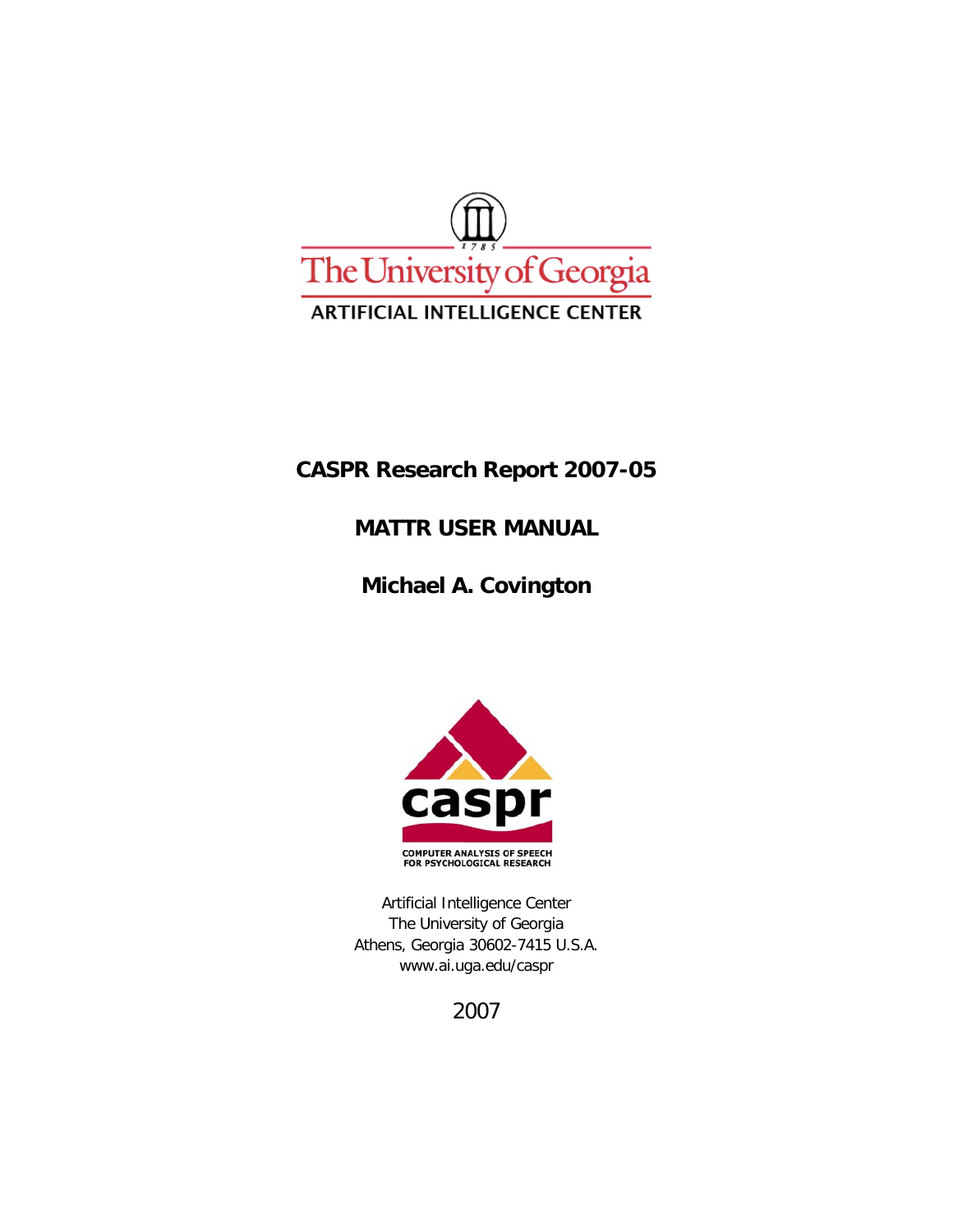# **MATTR User Manual**

Michael A. Covington Artificial Intelligence Center The University of Georgia

2007 December 3

#### *Introduction*

MATTR, version 1, is a computer program that computes the moving-average type-token ratio (also called MATTR) for ASCII or Unicode text. This method of computing type-token ratio is independent of text length and makes no statistical assumptions.

## *Authorship and version history*

MATTR was coded by Michael A. Covington around a central algorithm implemented by Joe McFall. This program is a product of the CASPR project (Computer Analysis of Speech for Psychological Research) at The University of Georgia. It is distributed free for noncommercial use.

For scientific integrity, **when using MATTR in research, you should always give the exact version and date,** which are displayed when you select *Help, About…* in the main menu. The version is also written at the beginning of each saved output file.

#### *Installation requirements*

#### **For Windows 2000 and above**

The file **mattr.exe** is usually all you need. Extract it from the supplied ZIP file, place it in any convenient folder (or on your desktop), and launch it. If your computer does not include .NET Framework 2.0, you will get an error message saying so, and you should perform Windows Update or go to *www.microsoft.com* to download and install the current framework.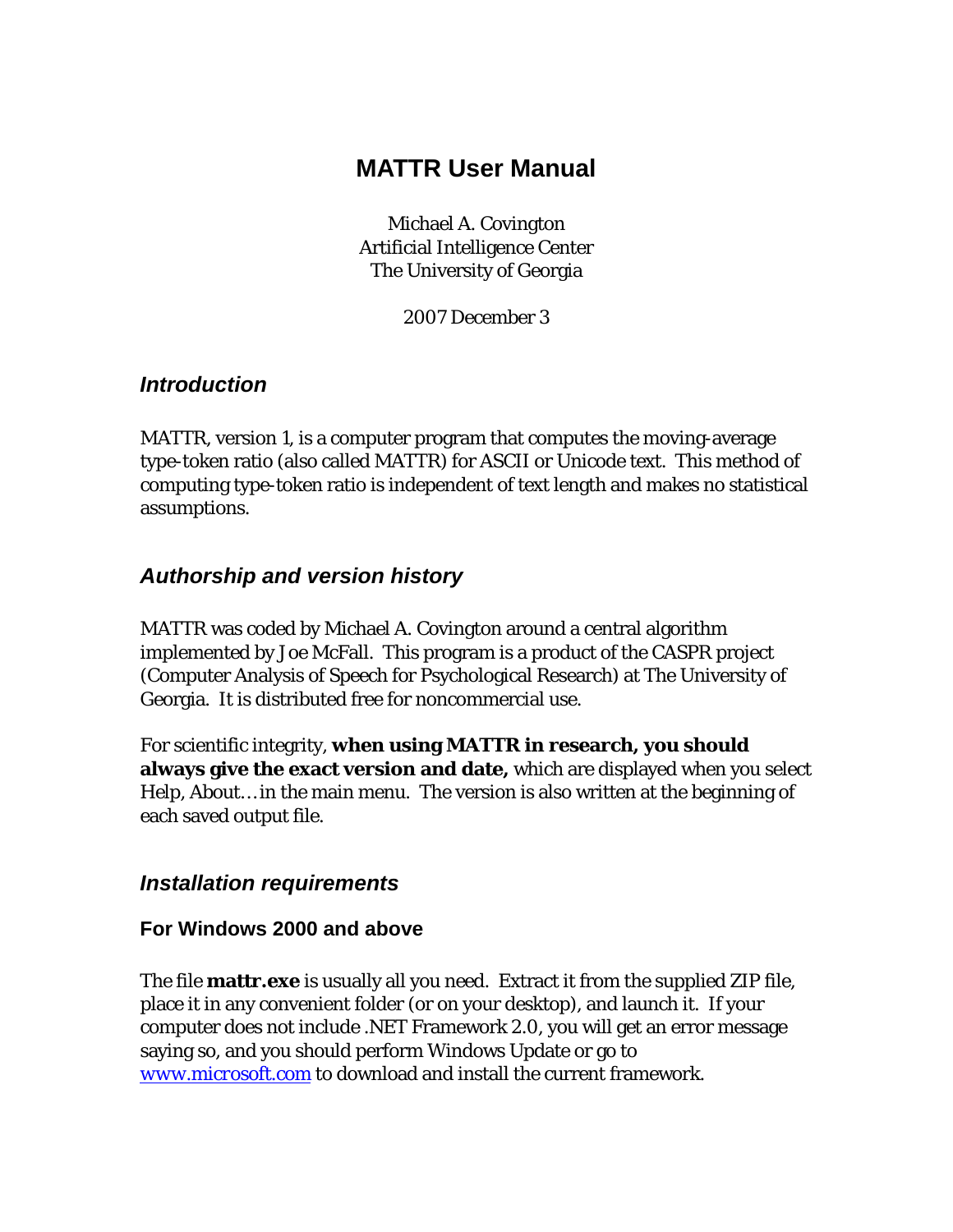#### **For Linux and MacOS X**

In addition to **mattr.exe** you will need to obtain and install the current version of Mono (http://www.mono-project.com).

MacOS users will also need to install the X11 windowing system. To do this, insert the OS X install disc, scroll down to find "Optional Installs", double-click on that package, then choose X11 in the list of packages presented by the installer.

Once all this is set up, in either operating system, go to a command prompt, **cd** into the directory that contains **mattr.exe,** and execute the command:

#### **mono mattr.exe**

Note that the authors of MATTR are not equipped to assist users of operating systems other than Microsoft Windows.

### *Basic operation*

The main MATTR screen looks like this:

| <b>ME MATTR</b>                                                |                               |                                           |                                               |
|----------------------------------------------------------------|-------------------------------|-------------------------------------------|-----------------------------------------------|
| About<br>Window<br>File                                        |                               |                                           |                                               |
| Analyze Files                                                  | <b>Save Results</b>           | <b>Save Details</b>                       | Details<br>MATTR 1.0.2893.25505<br>2007/12/03 |
| Results                                                        | MATTR window size: $500 \div$ | $\triangledown$ Show all words in Details |                                               |
| MATTR 1.0.2893.25505 2007/12/03<br>Words Window MATTR Filename |                               |                                           |                                               |
|                                                                |                               |                                           |                                               |

To start, choose "Analyze Files" and choose one or more text files for analysis. The moving-average type-token ratio for each file will be shown in the Results window. If "Show all words in Details" is checked, every word of the text will be shown in the Details window, and after the first window is complete, the MATTR for each window position will be shown. Here is an example: